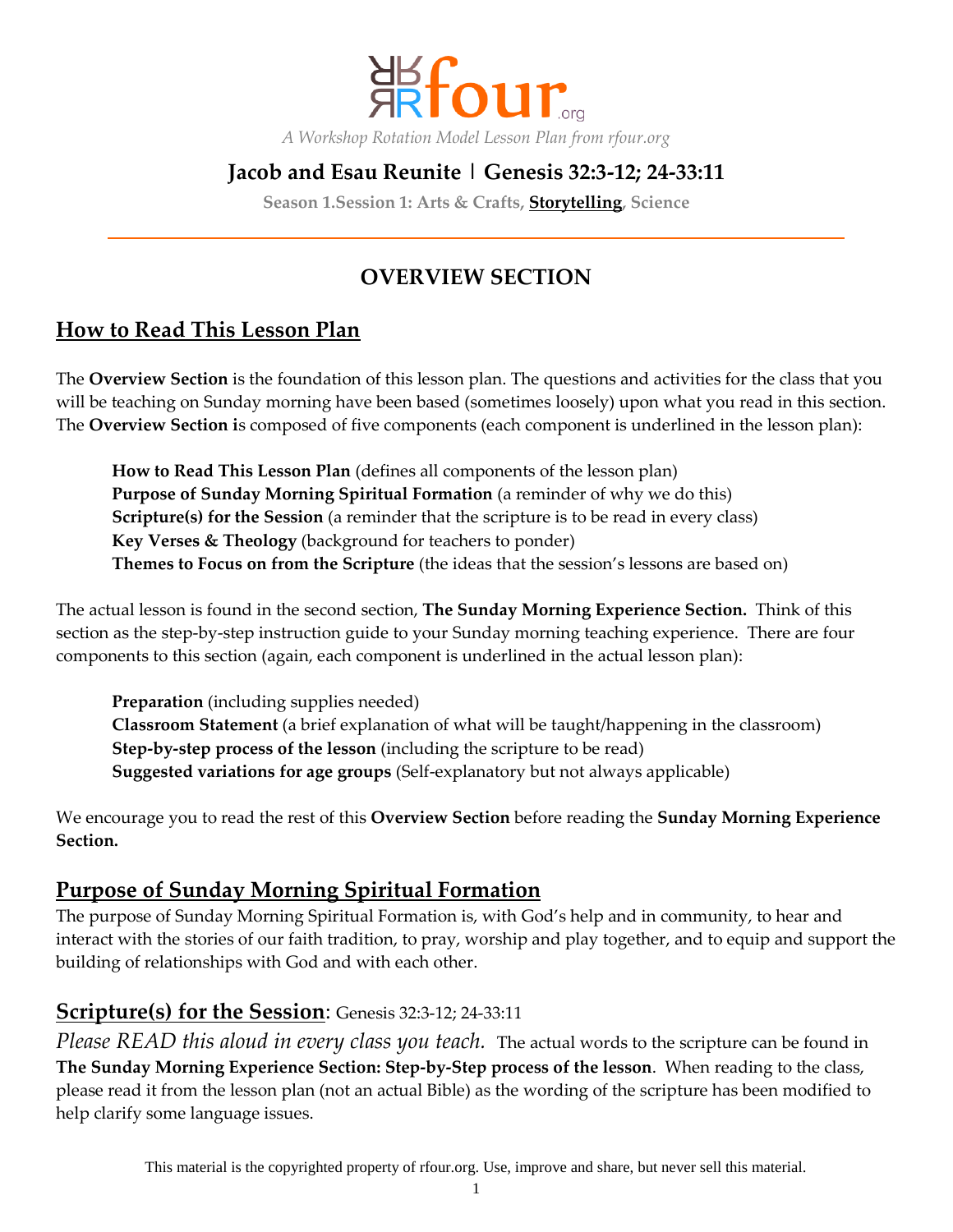**Key Verses & Theology:** These are provided to help the teachers think about and build a framework for understanding the story to help in answering some of the questions that the students might raise in class.

*31.3 Then the Lord said to Jacob, "Return to the land of your ancestors and to your kindred, and I will be with you."* God is telling Jacob to do the opposite of what Jacob had been doing. Jacob had been going away from the land of his ancestors. Also, what is of note here, compared to earlier stories of Jacob, is that Jacob is actually hearing God. The first time Jacob hears from God is in a dream, AFTER Jacob has "stolen" the blessing from Esau by deceiving their father. But now, BEFORE the action begins, Jacob hears from God. Often times a way to discern that you are hearing God's voice is that what the voice says seems like the right thing to do, AND, you don't want to do it. So it is with Jacob. But Jacob is obedient. He heads back.

*32.24 Jacob was left alone; and a man wrestled with him until daybreak. 25 When the man saw that he did not prevail against Jacob, he struck him on the hip socket; and Jacob's hip was put out of joint as he wrestled with him* This wrestling happens the evening before Jacob will meet Esau. Jacob is fearful and is wrestling with the direction God has provided. Jacob really is wrestling with God. Just like we all do when we agree to do something God has called us to, but then we don't want to. Or question whether we should continue. A similar scene plays out with Jesus in the Garden of Gethsemane. He's known that he is to be handed over, but on the eve of the actual event, it takes some effort to go through with it.

And so it is with Jacob. Jacob wants to turn back. Notice what side of the river he's on. Everyone else is on the Esau-side of the river, but Jacob's still on the side Esau is not. Jacob does not seem able to trust, (like the tree that won't bend and so then it breaks?) and thus the injury. However, the injury seems to become this reminder that God is with Jacob. And so, Jacob chooses (again) to be obedient, and thus the next key verse.

*33.3 He (Jacob) himself went on ahead of them, bowing himself to the ground seven times, until he came near his brother.* Jacob not only goes to the Esau-side of the river after wrestling with God and choosing to be obedient to God's call, but he's goes first. His plan had been to go last, and if Esau's 400 men attacked, Jacob would flee first and have all the other people and herds inbetween him and Esau. But after Jacob re-commits to being obedient, he goes AHEAD of his family and herds. He goes first. His choosing of God makes Jacob something that Jacob has yet to be in the previous stories: Brave.

**Themes to Focus on from the Scripture:** Themes are provided to help teachers understand the teaching of the *session* (not necessarily the class). Sometimes an activity in one class may not match up with any of the themes.

**Distrust**: At the beginning of the Esau and Jacob story, their mother, Rebecca asks God why the baby moves so much in her womb. God says because the baby is really two babies. And they will become two great nations and the older will serve the younger. It is unclear how much of this prophecy is told to the two sons. But if Jacob knows anything about it, he certainly does not wait for it to happen. He seeks to make it happen on his own. Why? Because he doesn't trust God, because he doesn't trust his father, and because he doesn't trust his brother. He only trusts himself. The story of Jacob and Esau's reunion is therefore a story of Jacob learning to let go of his distrust of everyone else and to replace that distust with trusting God.

**Vulnerability**: As Jacob trusts God, this then causes Jacob to act differently. Instead of running away from his brother and his past, Jacob is told, by God, to go back. This is contrary to Jacob's previous actions. And, so in acting differently, Jacob is then afraid. This is why he wrestles with God. He knows Esau is coming and this scares him. He has sent gifts to Esau but he doesn't think that will be enough. Jacob wants to flee. The last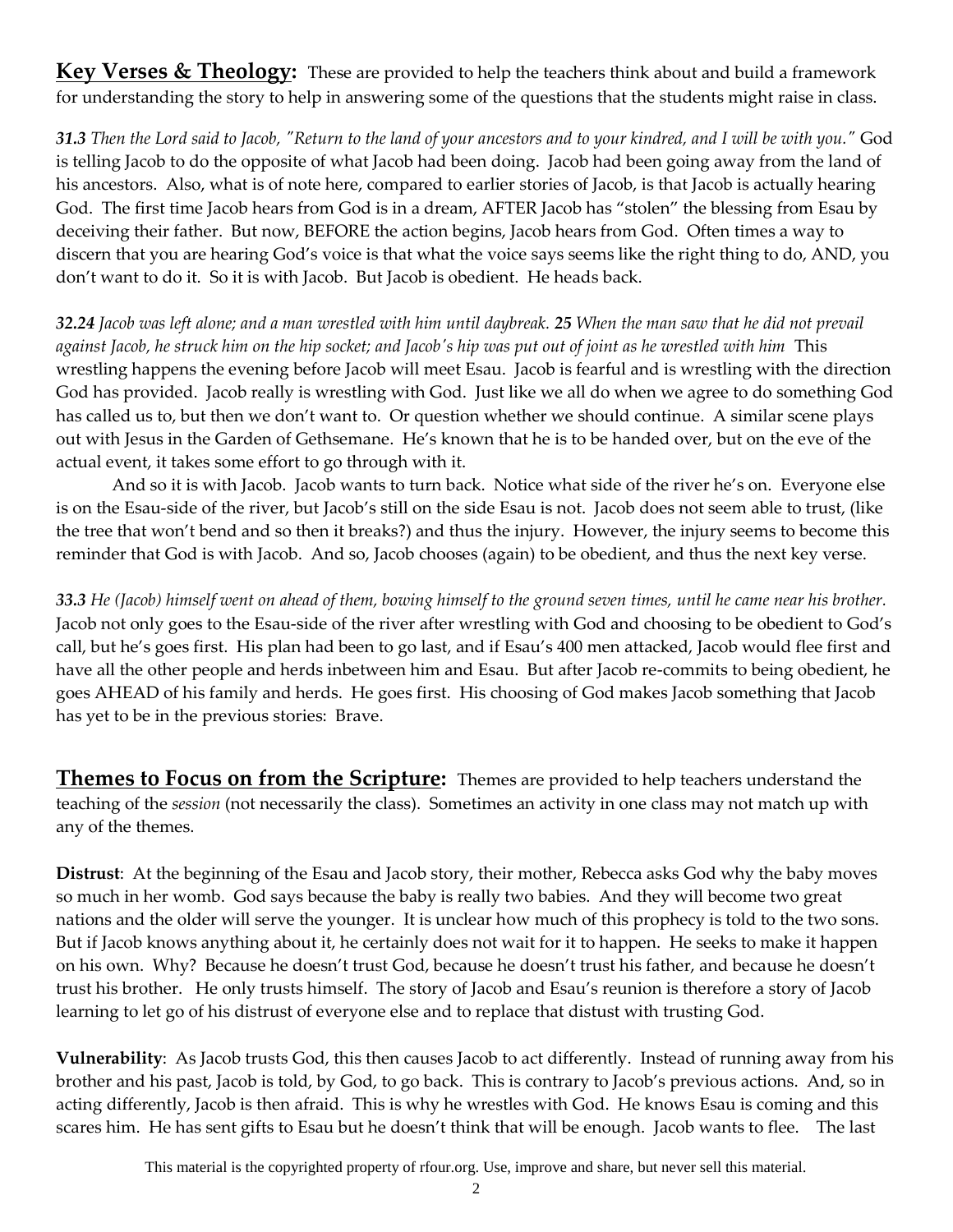time Jacob heard from Esau (twenty years ago), Esau wanted to kill Jacob. And in going back as God has told Jacob, Jacob is now vulnerable. He is now at Esau's mercy and so Jacob is stuck between wanting to flee and obeying God, thus the wrestling. Jacob does not want to be vulnerable or at Esau's mercy. But in verse 33.3, what does Jacob do? He goes first, before his children and wives. He goes first to Esau.

**Reconciliation:** And what is Esau's response when he sees Jacob? When Esau sees Jacob, he runs to him. Esau weeps and embraces his brother. Jacob's choosing to listen to God and choosing to be vulnerable (at God's bidding) has allowed for this moment to happen. And it's a pretty moving moment. Jacob's language of "To see your face is like seeing the face of God" might seem over the top, but as far as cause and effect goes this is true of Jacob's experience. Jacob figured he'd be killed. But that's not what happened. Instead reconciliation took place. The brothers are brothers again, not enemies. This reconciliation is what God was planning for Jacob. But for it to happen, Jacob had to live into it. And since Jacob does, then Jacob sees how God is and was involved in the whole thing. Jacob sees God's face, and the symbol of God's face is the welcoming face of Esau.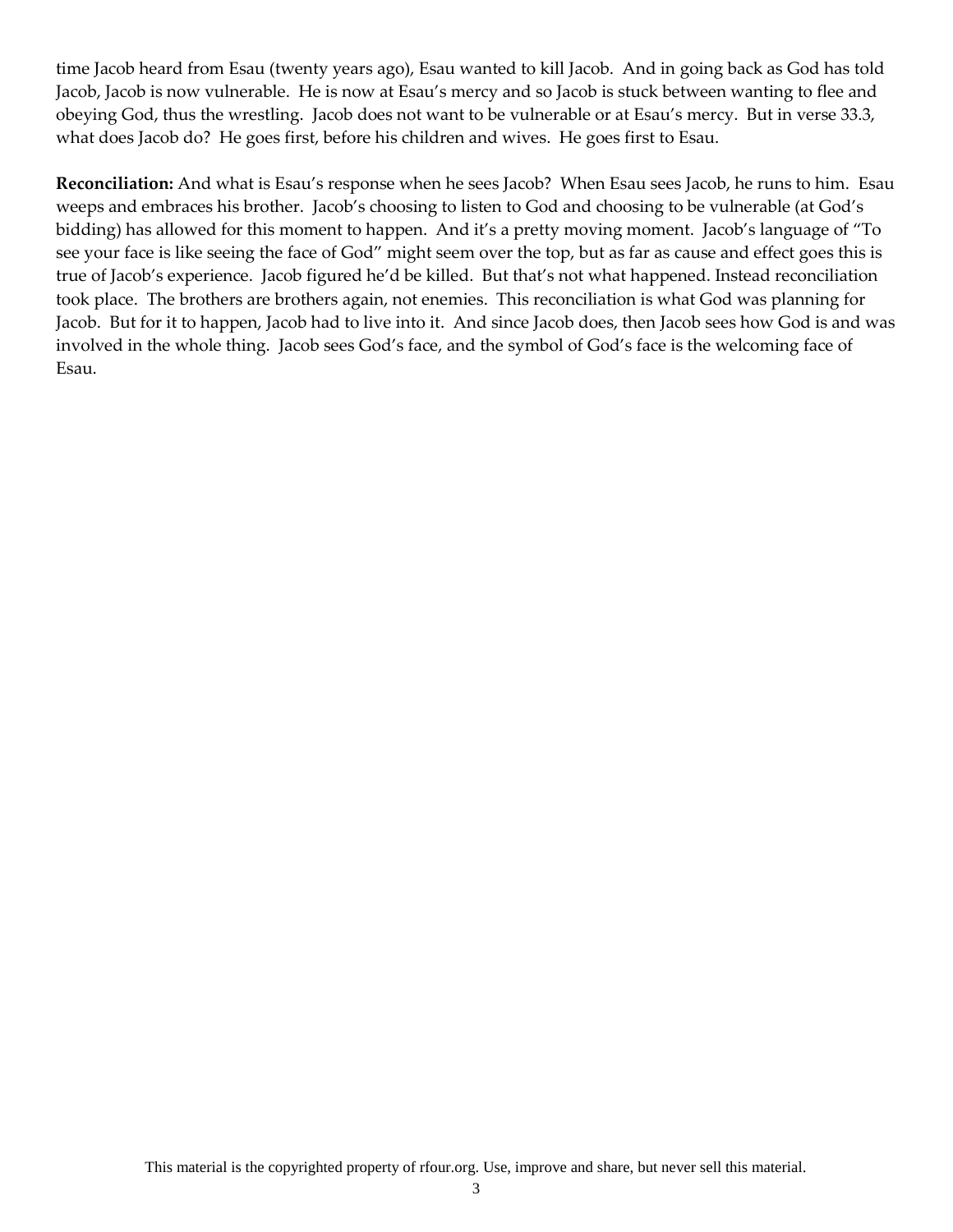

*A Workshop Rotation Model Lesson Plan from rfour.org*

# **Jacob and Esau Reunite | Genesis 32:3-12; 24-33:11**

**Season 1.Session 1: Arts & Crafts, Storytelling, Science**

# **THE SUNDAY MORNING EXPERIENCE SECTION**

# **Preparation**

- o Print out this lesson plan and bring it with you on the Sunday Mornings you are teaching
- o Arrive at pre-arranged time to join other teachers, shepherds and staff for an opening prayer.
- o Supplies Needed: The scripture and story to read to the class; costume for the storyteller; sheets with answers for game.

## **Classroom Statement**

Students will hear the story of Esau and Jacob's reunion. Students will then hear the story again, only this time from the perspective of Rachel. Students will then play a memory game to help remember some basic facts from the story. If there's time, students will then pantomime emotions from the story.

## **Step-by-Step Process of Lesson**

Shepherd comes in with students

## **SHEPHERD asks "Question of the Day."**

#### **INTRODUCE yourself**

Hi, my name is \_\_\_\_ and I want you call me (tell the students how they may address you).

## **PRAY** (Short and simple is perfect)

God, thank you for this day and for each other. We need your help. Help us to learn about you this day. Amen.

#### **TELL**

- We're going to read a story about Jacob and Esau that hopefully you remember from Summer Sunday school this past year.
- In this story, it's been 20 years since Jacob tricked his father and stole Esau's blessing of the first born.
- When Esau found out what Jacob had done, he wanted to kill Jacob. So Jacob ran away.
- Now we're going to hear most of the story of how Jacob returns to and reconciles with his brother.
- As you listen to the story, listen for what might be scary for Jacob.

#### **READ**

Genesis *31.3* Then the Lord said to Jacob, "Return to the land of your ancestors and to your kindred, and I will be with you."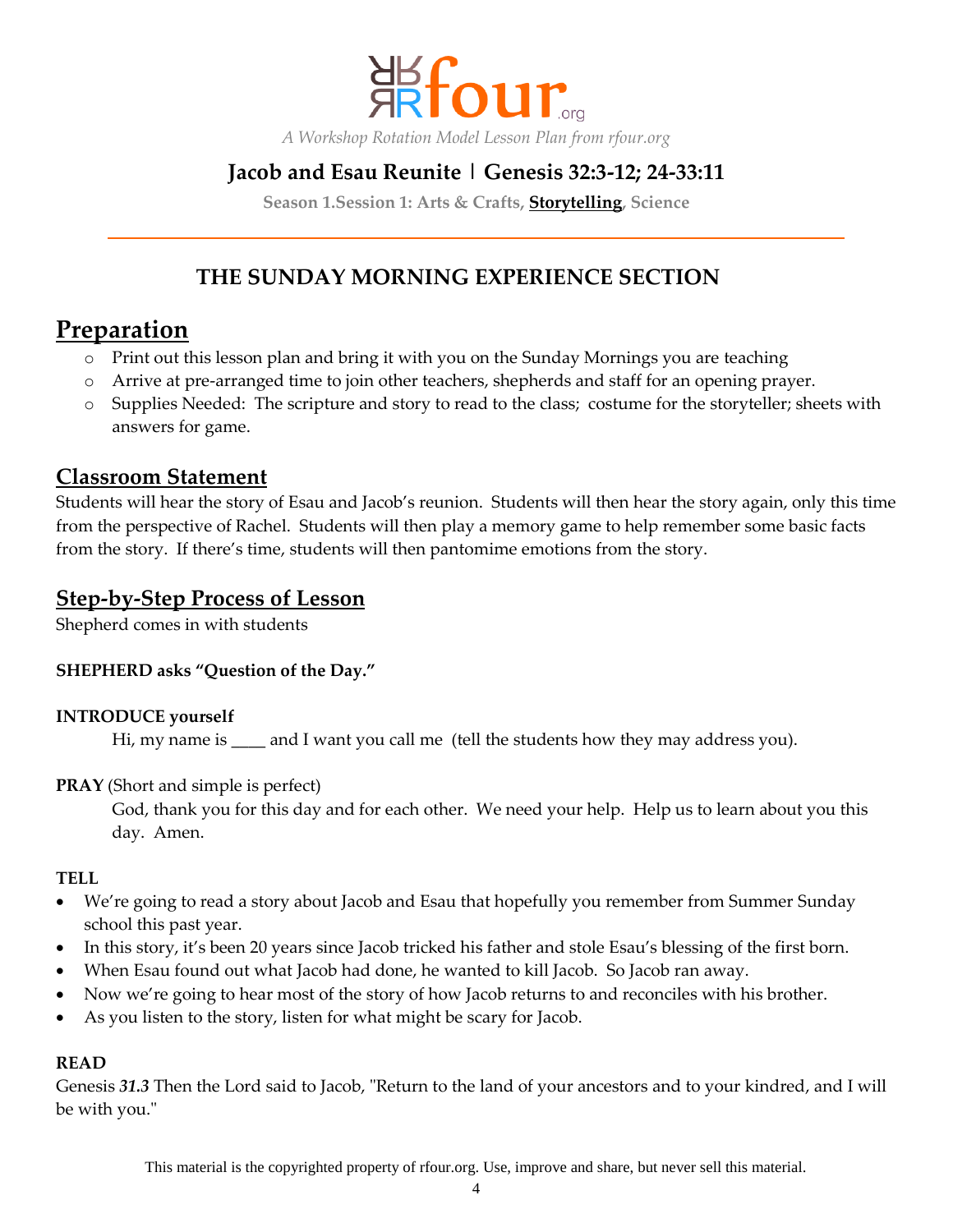*32.6* So Jacob listened. As he approached Esau and the Jordan River, he sent messengers ahead to scout. The messengers returned to Jacob, saying, "We came to your brother Esau, and he is coming to meet you, and four hundred men are with him."*7* This scared Jacob. Very much so. Panicked, he divided his people, sheep, cattle, and camels into two camps. *8* He thought, "If Esau comes on the first camp and attacks it, the other camp has a chance to get away."

*13* Jacob slept the night on the bank of the Jordan river. *22* But during the night Jacob got up and took his two wives, his two maidservants, and his eleven children and crossed the ford of the Jabbok. *23* He got them safely across the brook along with all his possessions.

*32.24* But Jacob stayed on the other side of the Jordan. Once he was alone, there was a man who wrestled with him until daybreak. *25* When the man saw that he did not prevail against Jacob, he struck him on the hip socket; and Jacob's hip was put out of joint as he wrestled with him. *26* Then the man said, "Let me go, for the day is breaking." But Jacob said, "I will not let you go, unless you bless me." *27* So he said to Jacob, "What is your name?" And he said, "Jacob." *28* Then the man said, "You shall no longer be called Jacob, but Israel, for you have striven with God and with humans, and have prevailed." *29* Then Jacob asked him, "Please tell me your name." But he said, "Why is it that you ask my name?" And there he blessed Jacob. *30* So Jacob called the place Peniel, saying, "For I have seen God face to face, and yet my life is preserved." *31* The sun rose upon him as he passed Peniel, limping because of his hip.

*33.1* Then Jacob crossed the river, and saw Esau coming, and the four hundred men with him. *3* Jacob went on ahead of his men, women, children and herds. Then, as Esau approached, Jacob bowed to the ground seven times. *4* But Esau ran to meet him, and embraced Jacob, and fell on his neck and kissed him, and they wept.

*5* When Esau looked up and saw the women and children, he said, "Who are these with you?" Jacob said, "The children whom God has graciously given your servant." *6* Then the maids drew near, they and their children, and bowed down; *7* Leah likewise and her children drew near and bowed down; and finally Joseph and Rachel drew near, and they bowed down. *8* Esau said, "What do you mean by all the herds that you sent me?" Jacob answered, "To find favor with my lord." *9* But Esau said, "I have enough, my brother; keep what you have for yourself." *10* And Jacob said, "No, please; if I find favor with you, then accept my presents from my hand; for truly to see your face is like seeing the face of God—since you have received me with such favor. *11* Please accept my gifts that are brought to you, because God has dealt graciously with me, and because I have everything I want." So Jacob urged Esau, and Esau took it.

## **ASK**

- Who told Jacob to go back to see his brother? (God)
- What was Jacob's brother's name? (Esau)
- How many men did Esau have with him? (400)
- Why did Jacob divide his people into two camps? (To escape/flee more easily if Esau attacked)
- What did Jacob do after he had sent all his people to the other side of the river? (he wrestled)
- What body part of Jacob's was hurt in the wrestling (his hip)
- What new name was given to Jacob? (Israel)
- How did Esau greet Jacob? (With hugs and tears of joy)

## **TELL**

- OK, now I'm going to tell you the story again, only this time I'm going to pretend, and I need you to pretend too that I am Rachel, Jacob's wife.
- I'm going to tell the story as Rachel might have experienced it.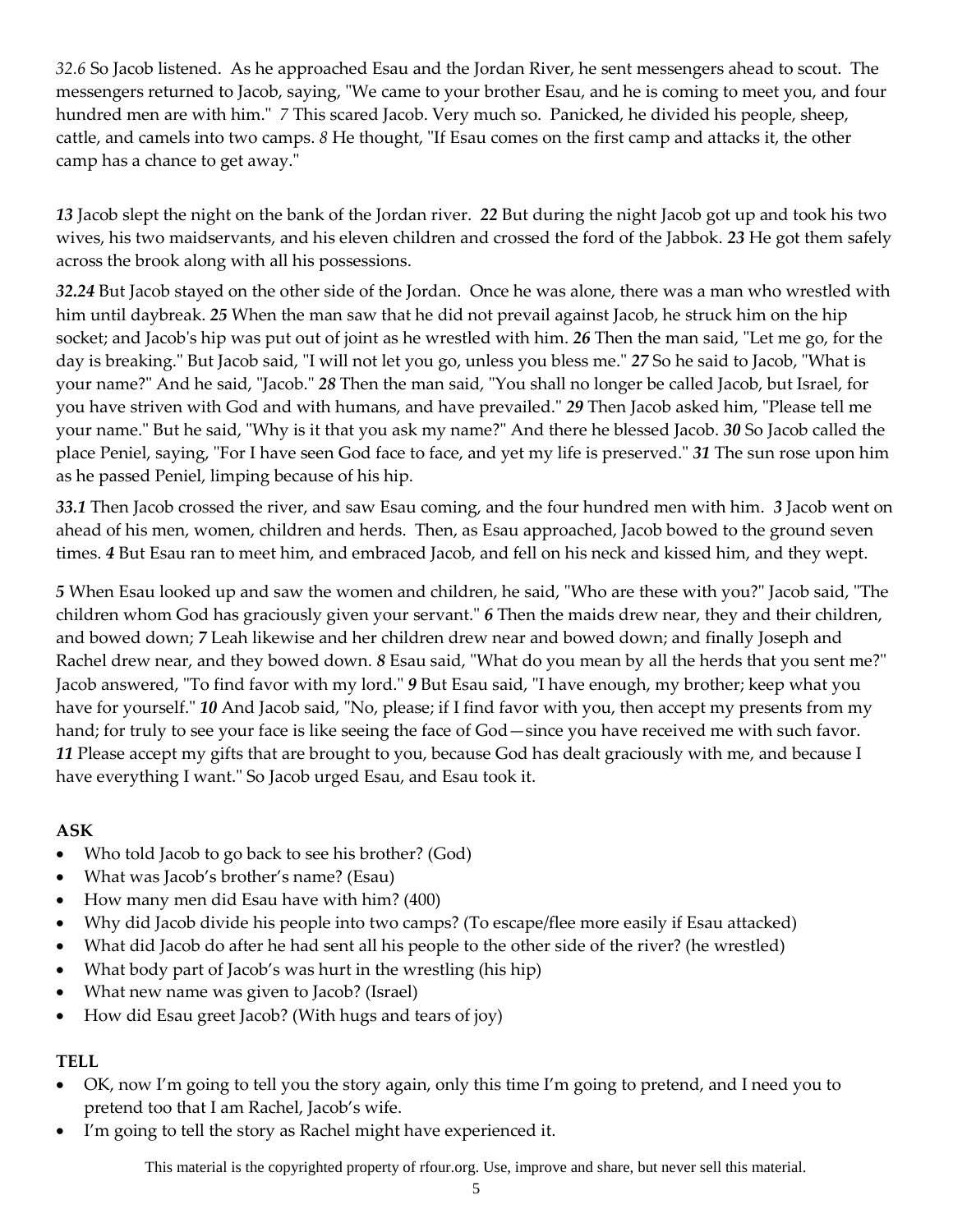#### **STORYTELL**

My name is Rachel and I am the younger sister to Leah. Both of us are married to Jacob. Our father, Laban, tricked Jacob into marrying both of us. That was quite the turn of events for Jacob, because Jacob is the one who is usually fooling other people. 20 years ago, Jacob fooled his brother, and then his father in order to get the first born's (Esua's) blessing, even though, like me, he is the younger sibling. But when he did that, his brother Esau, wanted to kill him. So Jacob ran away. He ran away to live with my Dad, his uncle, Laban. For twenty years, Jacob has worked for my dad, and he has done well. He has large flocks of sheep and cattle and many man who work for him. My sister and I have borne him 11 children.

It is evening right now. And all of us, all of Jacob's men and herds and women and children are on one side of the Jordan river, while Jacob is alone and on the other side of the river. On the side of the river that we're on is the same side of the river where Esau lives. There have been reports that he has been sighted and that he has 400 men with him! This is even more men than Jacob has! We are all a little nervous about what's going to happen. We don't think it was wise or the right decision to be here. But Jacob says that's what God says to do. But now Jacob is on the wrong side of the river and we are afraid he is planning to fool Esau again, which will make Esau even angrier. We are afraid because even though Jacob loves us, we think his fear is even more powerful than his love for us. We think he's going to run away and leave us to Esau. Why else would he be on the other side of the river? And then what will become of us? Will we be Esau's slaves? Or will Esau just kill us?

We are nervous throughout the night. None of us can sleep very well. Though our kids don't really know what's going on, they do know that Jacob is missing. In the early morning, the leader of Jacob's men comes and tells us to get into two different columns. Now we're really scared. Two columns? We're being split up! What is going on?!?

Then we're told to move forward in the direction where Esau is supposed to be. Jacob is still missing. I hold Joseph, my son, close to me. I've given up hope. I believe that Jacob has left us. Oh, why is this happening? What has Jacob done to us?

We finish our light breakfast and pack up. We gather into the column that we were told to join. Jacob's men have placed us at the back of the column. We've been told that if Esau's men attack, we are to flee at once. They've put us at the back of the column so that we'll have a greater chance at escaping. I can see that Leah and her children have been placed in the same position in the other column.

Now we're moving forward. The sun is coming up. Dust rises into the air in front of us. Being behind everyone else is a miserable way to travel. We wrap scarves around our faces and squint our eyes to keep the dirt out of them.

Then suddenly there is a shout followed by many other shouts. I look around to see why. There! Behind us! There is a horse running towards us with a man on it. Could it be Jacob? It must be Jacob! Because who else could it be!?! As he passes us by, he waves to us. Yes! Yes, it is Jacob! But he does not stop. He keeps going to the front of the columns. He briefly speaks to his men and then he's riding again…ahead of us! He's gone in front of the two columns. But no one goes with him. He has left his men behind to protect the columns and he rides by himself to meet his feared brother. Today, I think of my husband in a way I never have before: I think of him as brave.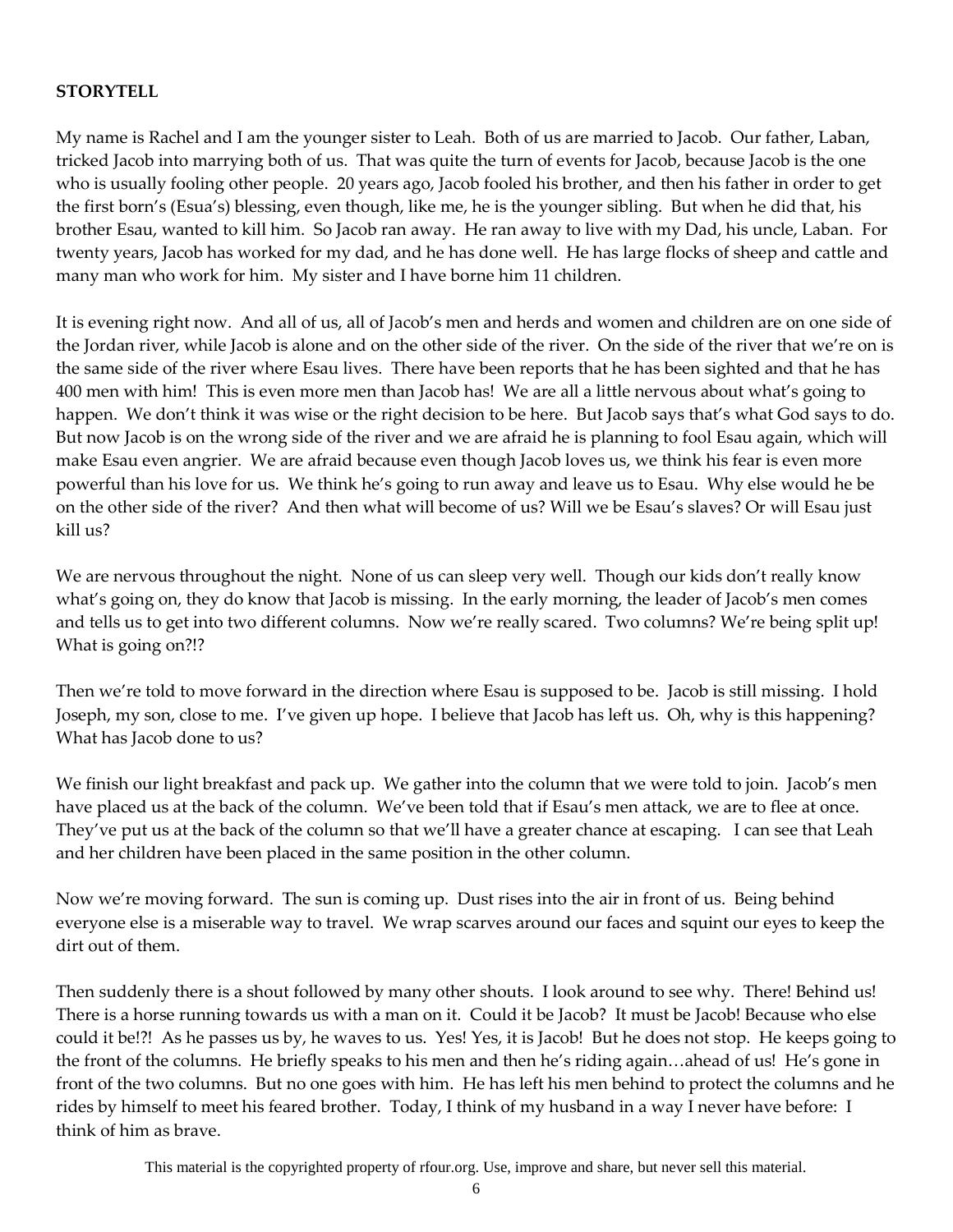The columns move again. A little later, Jacob's men come to get us from the back of the column. Over in the other column, Leah and her children are being brought to the front as well. The men are bringing us to Jacob! When we get to Jacob he is there with a very large, strong, red-headed and hairy man. It must be Esau! And they are both crying. They each have an arm draped around the shoulder of the other. Now Jacob is introducing us to Esau. Esau is very pleased to meet us and is very polite. He tells Jacob that he has a beautiful family. Jacob tells him that because Esau has received all of us with such favor that to see his face is like seeing the face of God. This is such a wonderful line that I keep repeating it in my mind: To see your face is like seeing the face of God. To see your face is like seeing the face of God.

I think about how relieved and excited I was when I saw Jacob riding his horse past us. And as I think about it more, I know that the only reason Jacob came back was because he listened to God. Seeing him come back was like seeing the face of God.

God had obviously been speaking to both Esau and Jacob and I am so thankful that they both listened to what God has been telling them. I know it must not have been easy. Esau must've struggled with wanting to get revenge, and Jacob wrestled with wanting to run away. But today both of them listened to God and acted differently than they would've on their own and because they DID listen to God, there was no battle, and I and the rest of my family is free and alive, instead of enslaved or dead. Today was better because of God. Thank you, God. Thank you.

### **EXPLAIN activity**

- Now we're going to play a game to help us remember some things about the story.
- You'll see on the floor that I've placed some paper on the floor with some pictures and words.
- So, first, we need to stand up and make a circle around these papers.
- Now, I'm going to ask you the same questions I just asked you earlier in the class.
- As I'm asking you a question, you need to all walk as a circle around the papers.
- Once I'm finished with the question, and ONLY after I'm finished with the question, you may then answer the question.
- The way you answer the question is by stepping on the answer.
- First person to step on the correct answer gets to stay there and the rest of the class gets back in the circle.
- Remember, you cannot start to move toward an answer UNTIL THE QUESTION IS NO LONGER BEING ASKED! You will know the question is finished, because I will say "Go."
- If we run out of people before we run out questions, we'll all get back in a circle and keep going. Any questions?

**DO activity (**use the same questions from earlier in the lesson. Arrange answers in a 3 x 3 shape. There will be a space open in the middle since there are only 8 questions/answers)

## **EXPLAIN NEXT ACTIVITY (if there's time)**

- We're now going to act out some of the emotions that were in this story.
- I will invite one student up to the stage and I will whisper the emotion to that student.
- Then that student WITHOUT TALKING will show you that emotion.
- First person to guess what the emotion is gets to come up to do the next one.

*List of emotions from story (feel free to add your own):*